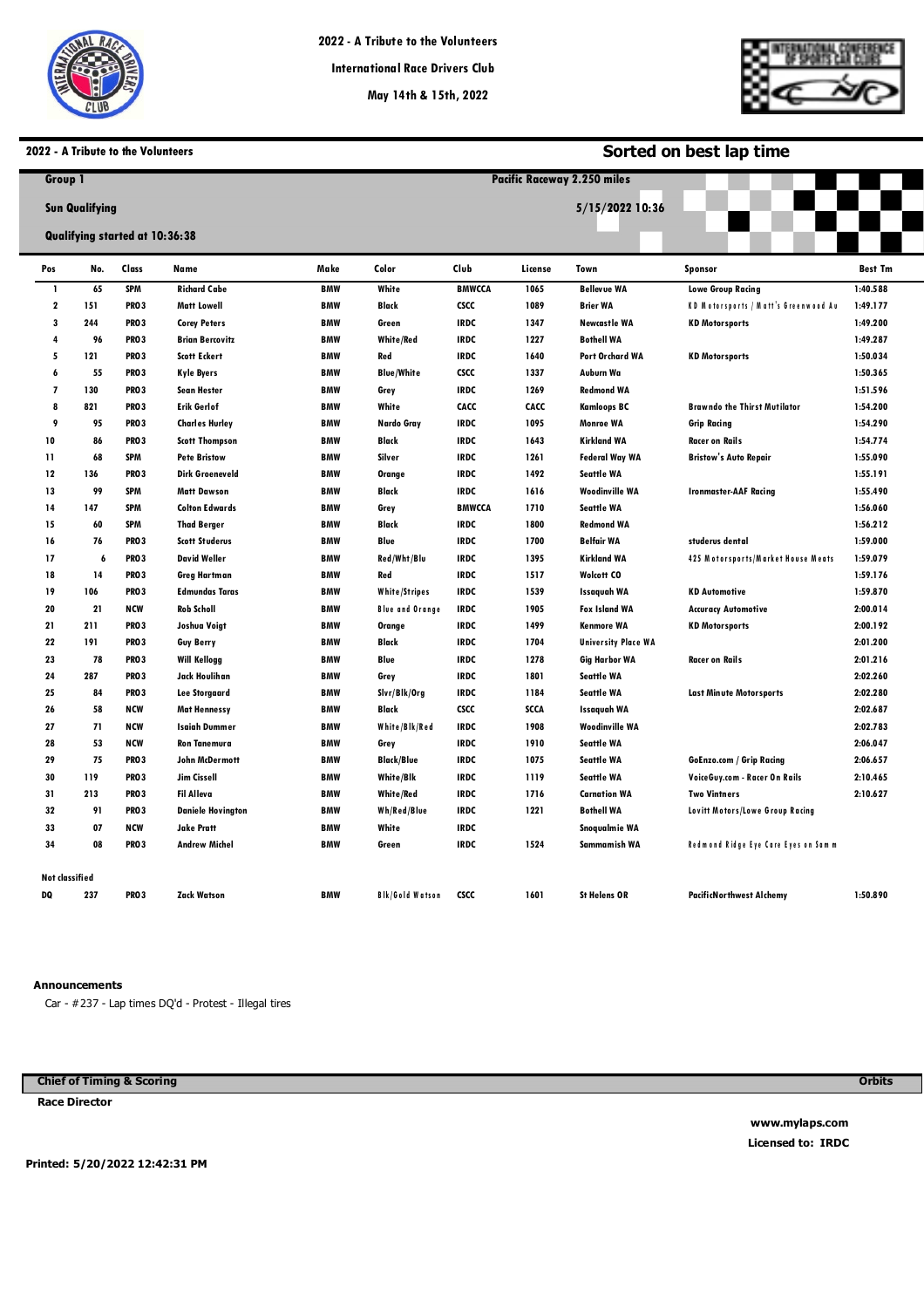

**International Race Drivers Club**

**May 14th & 15th, 2022**

**Pacific Raceways**



# **2022 - A Tribute to the Volunteers**

| 2022 - A Tribute to the Volunteers |                       |                                |                       |           |                  | Sorted on best lap time |         |                                    |                                        |                |  |  |
|------------------------------------|-----------------------|--------------------------------|-----------------------|-----------|------------------|-------------------------|---------|------------------------------------|----------------------------------------|----------------|--|--|
| Group 2                            |                       |                                |                       |           |                  |                         |         | <b>Pacific Raceway 2.250 miles</b> |                                        |                |  |  |
|                                    | <b>Sun Qualifying</b> | Qualifying started at 11:03:59 |                       |           |                  |                         |         | 5/15/2022 11:03                    |                                        |                |  |  |
| Pos                                | No.                   | Class                          | Name                  | Make      | Color            | Club                    | License | Town                               | Sponsor                                | <b>Best Tm</b> |  |  |
|                                    | 43                    | <b>SM</b>                      | <b>Dave Dunning</b>   | Mazda     | <b>Blu/Green</b> | <b>CSCC</b>             | 1143    | <b>Portland OR</b>                 | Advantage Collision Center/St John's A | 1:58.829       |  |  |
| 2                                  | 135                   | SM                             | Mike Tripp            | Mazda     | White            | <b>CSCC</b>             | 1135    | <b>Freeland WA</b>                 |                                        | 1:59.742       |  |  |
| 3                                  | 139                   | <b>CR</b>                      | <b>Daniel Shrader</b> | <b>VW</b> | Wht/Blu          | <b>CSCC</b>             | 1139    | <b>Vancouver WA</b>                | St. John's Auto Center/Advantage Colli | 2:05.758       |  |  |
| 4                                  | 29                    | SM                             | Frank DiMiceli        | Mazda     | <b>Red/Blue</b>  | <b>IRDC</b>             | 1029    | <b>Renton WA</b>                   | <b>Pat's Autosport</b>                 | 2:12.052       |  |  |
| 5                                  | 19                    | SM                             | <b>Brian Anderson</b> | Mazda     | Red              | <b>CSCC</b>             | 1443    | <b>Battle Ground WA</b>            | <b>Maximum Effort Racing</b>           |                |  |  |

**Chief of Timing & Scoring** 

**Race Director** 

**Orbits** 

**www.mylaps.com Licensed to: IRDC** 

**Printed: 5/20/2022 12:43:41 PM**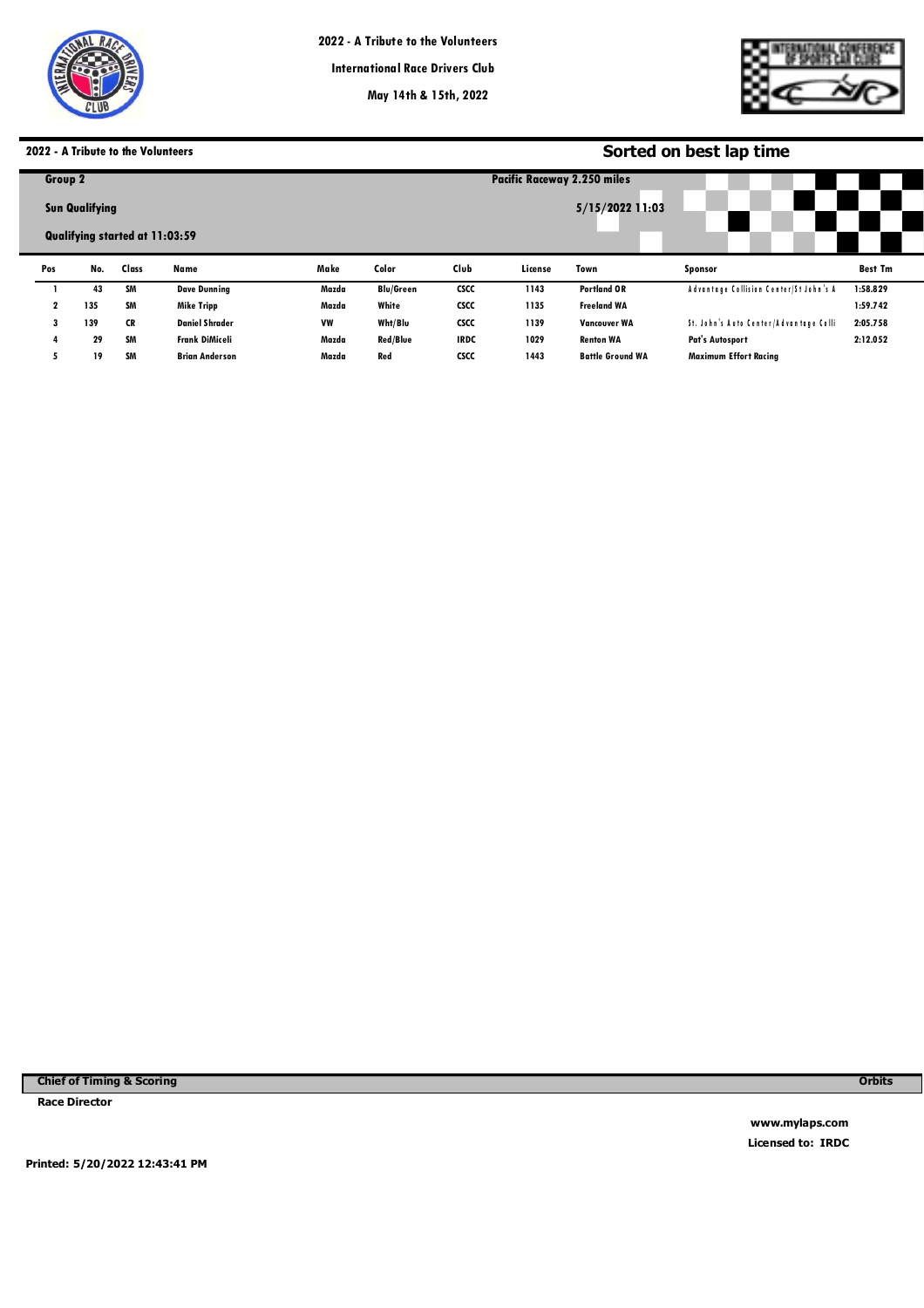

**Pacific Raceways**



# **2022 - A Tribute to the Volunteers**

|              | 022 - A Tribute to the Volunteers!                            |             |                       |            |                 | Sorted on best lap time |         |                                    |                              |                |  |  |  |
|--------------|---------------------------------------------------------------|-------------|-----------------------|------------|-----------------|-------------------------|---------|------------------------------------|------------------------------|----------------|--|--|--|
| Group 4      |                                                               |             |                       |            |                 |                         |         | <b>Pacific Raceway 2.250 miles</b> |                              |                |  |  |  |
|              | <b>Sun Qualifying</b><br><b>Qualifying started at 9:15:35</b> |             |                       |            | 5/15/2022 09:15 |                         |         |                                    |                              |                |  |  |  |
| Pos          | No.                                                           | Class       | Name                  | Make       | Color           | Club                    | License | Town                               | Sponsor                      | <b>Best Tm</b> |  |  |  |
|              | 39                                                            | <b>SST</b>  | <b>Eric Krause</b>    | Porsche    | Red/Wht         | <b>IRDC</b>             | 1039    | <b>Woodinville WA</b>              | <b>EKR / JK Consulting</b>   | 1:45.743       |  |  |  |
| $\mathbf{2}$ | 73                                                            | <b>SE46</b> | <b>Bill Ecker</b>     | <b>BMW</b> | <b>Blues</b>    | <b>IRDC</b>             | 1364    | Olympia WA                         |                              | 1:51.638       |  |  |  |
| 3            | 60                                                            | <b>SE46</b> | <b>Thad Berger</b>    | <b>BMW</b> | Black           | <b>IRDC</b>             | 1800    | <b>Redmond WA</b>                  |                              | 1:53.275       |  |  |  |
|              | 68                                                            | <b>SE46</b> | <b>Pete Bristow</b>   | <b>BMW</b> | Silver          | <b>IRDC</b>             | 1261    | <b>Federal Way WA</b>              | <b>Bristow's Auto Repair</b> | 1:53.663       |  |  |  |
| 5            | 99                                                            | <b>SE46</b> | <b>Matt Dawson</b>    | <b>BMW</b> | Black           | <b>IRDC</b>             | 1616    | <b>Woodinville WA</b>              | <b>Ironmaster-AAF Racing</b> | 1:53.769       |  |  |  |
| 6            | 147                                                           | <b>SE46</b> | <b>Colton Edwards</b> | <b>BMW</b> | Grey            | <b>BMWCCA</b>           | 1710    | <b>Seattle WA</b>                  |                              | 1:54.001       |  |  |  |
|              | 166                                                           | <b>SE46</b> | Jack Curtis           | <b>BMW</b> | Black           | <b>IRDC</b>             | 1727    | <b>Issaquah WA</b>                 |                              | 1:58.229       |  |  |  |
| 8            | 44                                                            | <b>SE46</b> | J. David Orem         | <b>BMW</b> | White,red, blue | <b>IRDC</b>             | 1723    | <b>Mercer Island WA</b>            | <b>Racer on Rails</b>        | 1:59.266       |  |  |  |
|              |                                                               |             |                       |            |                 |                         |         |                                    |                              |                |  |  |  |

**Chief of Timing & Scoring** 

**Race Director** 

**Orbits** 

**www.mylaps.com Licensed to: IRDC** 

**Printed: 5/20/2022 12:37:35 PM**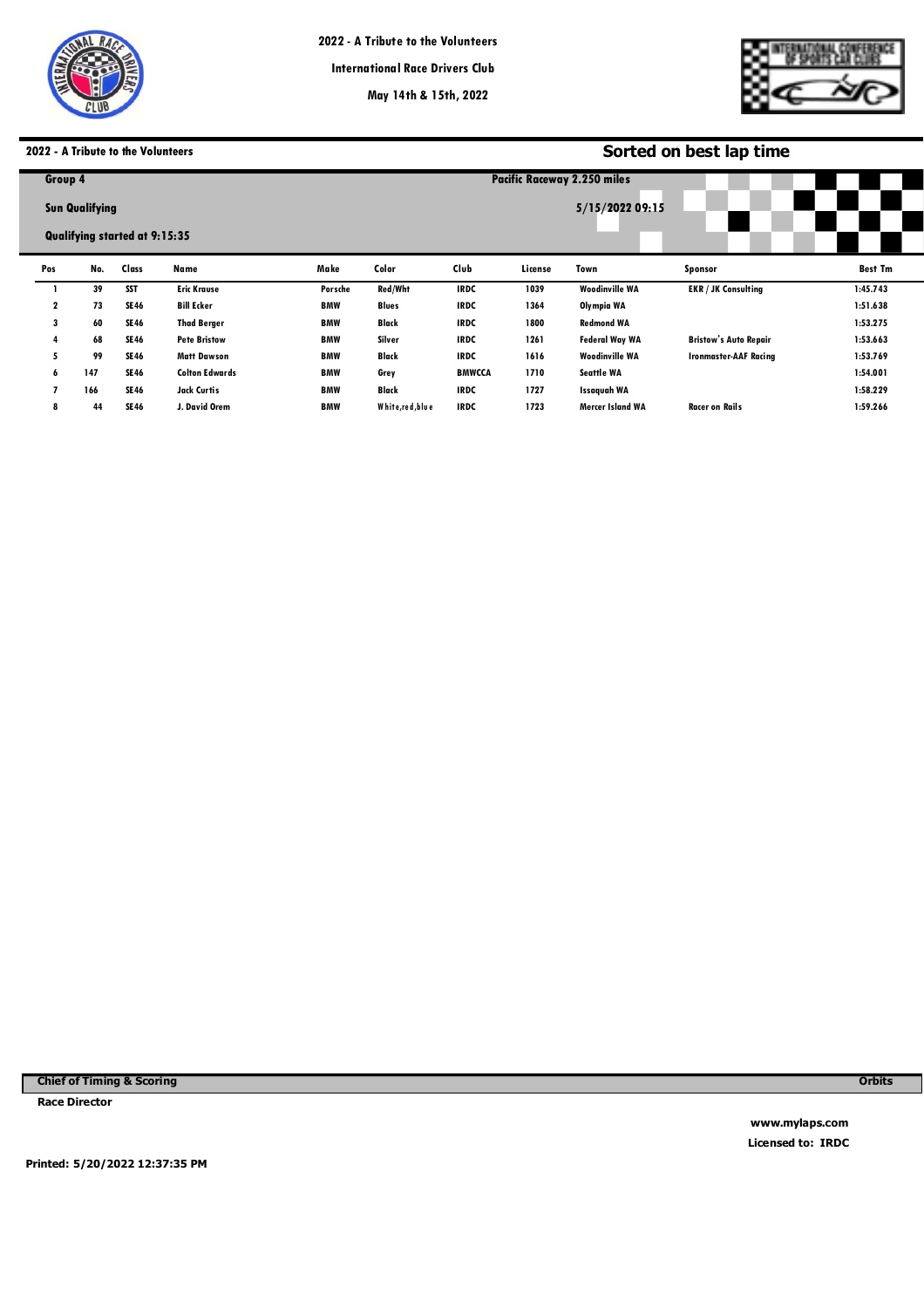

**Pacific Raceways**

# **2022 - A Tribute to the Volunteers**

|     | 2022 - A Tribute to the Volunteers |                 |                        |            |                        |             | Sorted on best lap time            |                            |                                     |                |  |  |
|-----|------------------------------------|-----------------|------------------------|------------|------------------------|-------------|------------------------------------|----------------------------|-------------------------------------|----------------|--|--|
|     | Group 5                            |                 |                        |            |                        |             | <b>Pacific Raceway 2.250 miles</b> |                            |                                     |                |  |  |
|     | <b>Sun Qualifying</b>              |                 |                        |            | 5/15/2022 09:42        |             |                                    |                            |                                     |                |  |  |
|     | Qualifying started at 9:42:28      |                 |                        |            |                        |             |                                    |                            |                                     |                |  |  |
| Pos | No.                                | Class           | Name                   | Make       | Color                  | Club        | License                            | Town                       | <b>Sponsor</b>                      | <b>Best Tm</b> |  |  |
| -1  | 130                                | EIP             | <b>Sean Hester</b>     | <b>BMW</b> | Grey                   | <b>IRDC</b> | 1269                               | <b>Redmond WA</b>          |                                     | 2:02.650       |  |  |
| 2   | 86                                 | CT4             | <b>Scott Thompson</b>  | <b>BMW</b> | <b>Black</b>           | <b>IRDC</b> | 1643                               | <b>Kirkland WA</b>         | <b>Racer on Rails</b>               | 2:05.244       |  |  |
| 3   | 136                                | CT <sub>4</sub> | <b>Dirk Groeneveld</b> | <b>BMW</b> | Orange                 | <b>IRDC</b> | 1492                               | <b>Seattle WA</b>          |                                     | 2:06.106       |  |  |
| 4   | 162                                | EIP             | <b>Adam Achepohl</b>   | Porsche    | Grey                   | <b>CSCC</b> | 1362                               | <b>Monroe OR</b>           | <b>Gemini Concrete Pumping</b>      | 2:07.840       |  |  |
| 5   | 821                                | CT4             | <b>Erik Gerlof</b>     | <b>BMW</b> | White                  | CACC        | CACC                               | <b>Kamloops BC</b>         | <b>Brawndo the Thirst Mutilator</b> | 2:07.876       |  |  |
| 6   | 76                                 | EIP             | <b>Scott Studerus</b>  | <b>BMW</b> | Blue                   | <b>IRDC</b> | 1700                               | <b>Belfair WA</b>          | studerus dental                     | 2:10.406       |  |  |
| 7   | 71                                 | <b>NCW</b>      | <b>Isaiah Dummer</b>   | <b>BMW</b> | White/Blk/Red          | <b>IRDC</b> | 1908                               | <b>Woodinville WA</b>      |                                     | 2:11.167       |  |  |
| 8   | 78                                 | EIP             | <b>Will Kellogg</b>    | <b>BMW</b> | Blue                   | <b>IRDC</b> | 1278                               | <b>Gig Harbor WA</b>       | <b>Racer on Rails</b>               | 2:11.276       |  |  |
| 9   | 21                                 | <b>NCW</b>      | <b>Rob Scholl</b>      | <b>BMW</b> | <b>Blue and Orange</b> | <b>IRDC</b> | 1905                               | <b>Fox Island WA</b>       | <b>Accuracy Automotive</b>          | 2:11.802       |  |  |
| 10  | 53                                 | <b>NCW</b>      | <b>Ron Tanemura</b>    | <b>BMW</b> | Grey                   | <b>IRDC</b> | 1910                               | <b>Seattle WA</b>          |                                     | 2:12.364       |  |  |
| 11  | 03                                 | <b>ITA</b>      | John Morris            | Acura      | White                  | <b>IRDC</b> | 1363                               | <b>Seattle WA</b>          | <b>Team Hayai</b>                   | 2:14.545       |  |  |
| 12  | 191                                | CT4             | <b>Guy Berry</b>       | <b>BMW</b> | <b>Black</b>           | <b>IRDC</b> | 1704                               | <b>University Place WA</b> |                                     | 2:15.169       |  |  |
| 13  | 14                                 | <b>NCW</b>      | <b>Tyler Kolbo</b>     | Porsche    | <b>Brown</b>           | <b>IRDC</b> | 1904                               |                            |                                     | 2:19.139       |  |  |
| 14  | 19                                 | <b>ITA</b>      | <b>Brian Anderson</b>  | Mazda      | Red                    | <b>CSCC</b> | 1443                               | <b>Battle Ground WA</b>    | <b>Maximum Effort Racing</b>        | 2:19.366       |  |  |
| 15  | 32                                 | <b>NCW</b>      | <b>Jake McGuire</b>    | Volkswagen | Orange                 | <b>IRDC</b> | 1917                               | covington WA               | <b>Traks Racing</b>                 | 2:22.541       |  |  |
| 16  | 287                                | <b>NCW</b>      | John Houlihan          | <b>BMW</b> | Grey                   | <b>IRDC</b> | 1912                               | <b>Seattle WA</b>          |                                     | 2:28.454       |  |  |
| 17  | 213                                | CT <sub>4</sub> | <b>Fil Alleva</b>      | <b>BMW</b> | <b>White/Red</b>       | <b>IRDC</b> | 1716                               | <b>Carnation WA</b>        | <b>Two Vintners</b>                 | 2:29.139       |  |  |
| 18  | 07                                 | <b>NCW</b>      | <b>Jake Pratt</b>      | <b>BMW</b> | White                  | <b>IRDC</b> | 1923                               | Snogualmie WA              |                                     | 2:32.439       |  |  |

**Chief of Timing & Scoring** 

**Race Director** 

**Orbits** 

**www.mylaps.com Licensed to: IRDC** 

**Printed: 5/20/2022 12:38:55 PM**